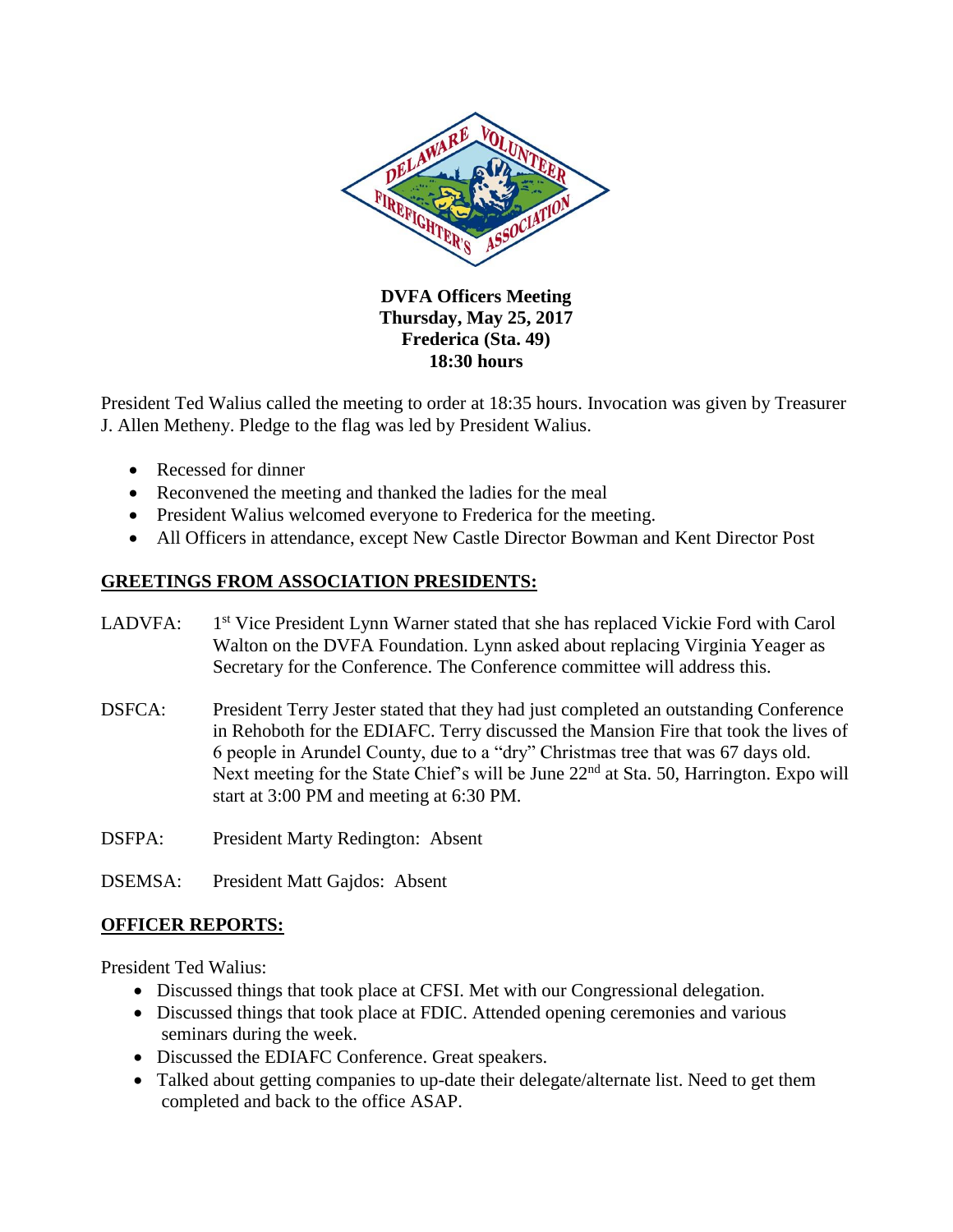1 st Vice President Rich Perillo:

- Discussed CFSI.
- Rich did not attend FDIC.
- Congratulated Bill Betts on his year as EDIAFC President.
- Talked about the parade issues that need answers; judges, tents, permits, porta-potties, food beverage and other necessary items to host a parade.
- Officers and Conference committee met with Dover Downs to discuss 2017 and 2018 contracts. We have signed contracts which obligate us to certain expenditures.
- Recruitment & Retention; Does anyone know how the companies did on May  $20<sup>th</sup>$  regarding the State wide open houses?? Was this a worthwhile event??
- Sub grant: Would like to see information posted on the web site as to who received DVFA sub grants, how much they received and what it will be used for.
- Lot of old material on the web site that needs to be removed.
- Committee list: Do we really need to meet to do committee list? Can't this be done by email and save travel time??
- Special Olympics: Would like to see this Association support this event with an annual donation of \$500.00 starting this year.

2<sup>nd</sup> Vice President Bill Betts:

- This has been a whirlwind 3 months for him and continues to be a learning experience.
- Attended CFSI and met with our Congressional delegation.
- Attended a dinner hosted by the Western Division of the IAFC.
- Really startled by the cost of rooms at the Hilton.
- Attended FDIC opening ceremonies and seminars. Also attended a dinner with Provident on Wednesday night and their open house event on Friday night. Also attended MSA street party on Thursday night.
- Finishing up as President of the EDIAFC, along with his duties as DVFA 2<sup>nd</sup> Vice President.
- $\bullet$  He attended most of the events as the President and  $1<sup>st</sup>$  Vice President.

Secretary Elmer Steele:

- Just to reiterate, I applied for and received a full scholarship to attend the NVFC 2017 Training summit on June 8-11, 2017 at Myrtle Beach. There will be no expense to the DVFA for this trip. Executive Manager Jones will cover for me and take the minutes for the June Executive meeting in my absence.
- Wish you a productive meeting in June.

Treasurer Allen Metheny:

- Allen stated that one of the R&R sub grant checks is missing, so he will cancel that check re-write another one. By the way, it was Hartly's check.
- He will be working with the budget committee to prepare a budget for presentation for the June meeting.
- He requested an audit to be done by October, since he is leaving office this year.
- Stated that the computer that he is using is 8 years old and suggested that a new computer be purchased for the new Treasurer.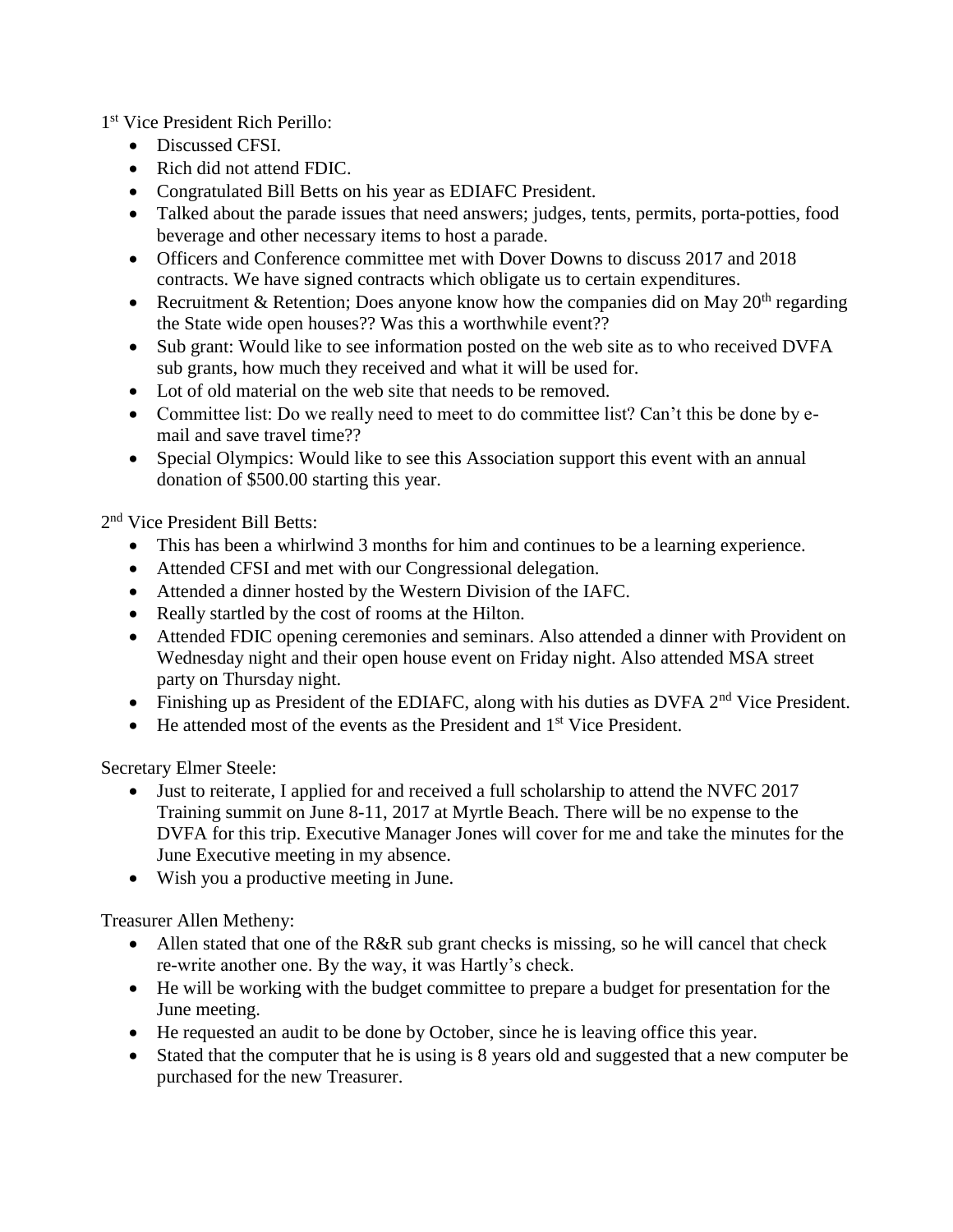#### DVFA Attorney Bill Preston:

• Bill was here to discuss the IRS and taxable income that has become a recent issue. It appears that the IRS is auditing fire companies and ladies auxiliaries regarding income from hall rentals, bartender tips, the way you advertise your hall, record keeping and a host of other issues. Bill stated that he is not a tax attorney and said that we should consult a tax attorney to get better answers on the IRS questions. After some discussion, with input from the ladies, *a motion was made by Rich Perillo and seconded by Dan Carrier to authorize our attorney (Bill Preston) to consult a tax attorney to work on the IRS issues in front of us. Motion carried*

Conference Chairman Jon Stevenson:

- Jon stated that everything has been completed for the HOTS training this year. The HOTS committee will partner with the DSFS and use the new Live Fire/Flashover Simulator at the school. The DSFS, with the help of the Executive Manager will work together to get the registration forms on the web site.
- Jon stated that most all forms are now posted. The remainder will be posted shortly. Cut-off date is August  $8<sup>th</sup>$  for the men and July  $15<sup>th</sup>$  for the ladies.
- He talked about room contracts and room assignments with cut-off dates.
- Jon talked about the meeting that was held last week between the Officers, committee and Dover Downs to discuss the 2017 and 2018 contracts. We have certain cost in these contracts that we must meet regarding food and beverage cost or we will face penalties.
- A committee needs to be appointed to review the direction this association is going in the future regarding the conference.

Mutual Relief Chairman Steve White:

- Should have a new quote for coverage and pricing ready for the conference meeting.
- This will probably be the last year for discounts on your policy.

DVFA Foundation Steve Austin:

- Steve stated that Carol Walton has been appointed to serve on the foundation board.
- Letters and refund checks were sent to the 55 companies, associations and organizations that gave money to the foundation for the monument program.
- Virginia Yeager made a sizable donation to the foundation before her death.
- Steve gave the out of state coordinator report. Several events coming up. If you want to attend, see him for more info; June 19 is MSFS in Ocean City, August 4 is CVVFA in McConnellsburg, August 24-26 is West Virginia, September 21-23 is Pennsylvania

## **Director reports:**

Past President/ Director Anthony Guzzo:

 Tony discussed the VCOS West Symposium. This event is limited to 250 people, but is really worth going to.

Sussex County Director Clay Yocum:

- Been a busy 2 year.
- Currently serving as President of the Del-Mar-Va Association.